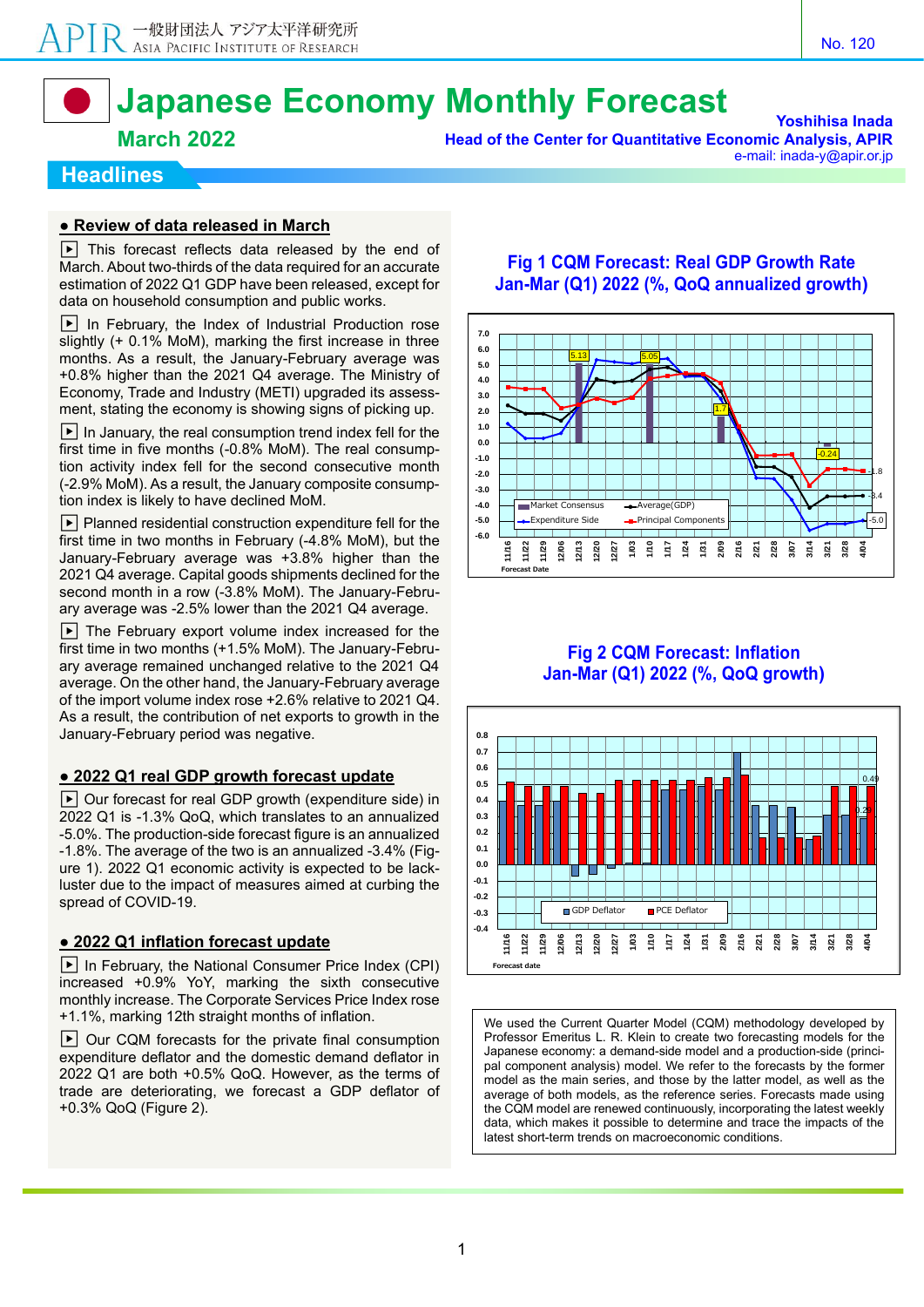| <b>Release</b> | <b>Data</b>  | <b>Economic Indicator</b>                                              | Value/ In- | Change      |          |  |
|----------------|--------------|------------------------------------------------------------------------|------------|-------------|----------|--|
| <b>Date</b>    | <b>Month</b> |                                                                        | dex Score  | <b>MoM</b>  | YoY      |  |
| 4/1            | March        | <b>New Car Sales (vehicles)</b>                                        | 426,393    |             | $-16.5%$ |  |
| 3/31           | February     | Indices of Industrial Production (preliminary figures,<br>$2015 = 100$ |            |             |          |  |
|                |              | Production                                                             | 95.8       | $+0.1%$     |          |  |
|                |              | Shipments                                                              | 92.7       | $-1.3%$     |          |  |
|                |              | Inventories                                                            | 101.3      | $+1.9%$     |          |  |
|                | February     | <b>New Housing Starts</b>                                              |            |             |          |  |
|                |              | New housing starts (SA, Unit)                                          | 64,614     | +6.4%       | $+6.3%$  |  |
|                |              | Planned residential construction expenditure (billon JPY)              | 1,130.2    | $-4.8%$     | $+9.8%$  |  |
|                | January      | <b>Construction Costs Deflator (2015=100)</b>                          |            |             |          |  |
|                |              | Housing construction                                                   | 116.2      |             | $+8.1%$  |  |
|                |              | Public works                                                           | 113.9      |             | $+4.7%$  |  |
| 3/30           | February     | <b>Current Survey of Commerce (preliminary figures)</b>                |            |             |          |  |
|                |              | Retail trade (billion JPY)                                             | 11,537.0   | $-0.8%$     | $-0.8%$  |  |
| 3/29           | February     | <b>Labor Force Survey</b>                                              |            |             |          |  |
|                |              | Total employment (millions)                                            | 66.93      | 0.00        |          |  |
|                |              | Total unemployment (millions)                                          | 1.88       | $-0.03$     |          |  |
|                |              | Unemployment rate (%)                                                  | 2.7%       | $-0.1%$ pt  |          |  |
|                | February     | <b>General Job Placement Situation</b>                                 |            |             |          |  |
|                |              | Job offers-to-applicants ratio                                         | 1.21       | $+0.01%$ pt |          |  |
|                | February     | Manufacturing Industry Input-Output Price Index (2011=100)             |            |             |          |  |
|                |              | Input price                                                            | 114.9      |             | $+17.7%$ |  |
|                |              | Output price                                                           | 109.0      |             | $+9.8%$  |  |
| 3/25           | February     | Corporate Services Price Index (2015=100)                              |            |             |          |  |
|                |              | Overall index                                                          | 105.7      |             | $+1.1%$  |  |
|                | March        | Tokyo Region Consumer Price Index (2020=100)                           |            |             |          |  |
|                |              | Core                                                                   | 100.8      | $+0.3%$     | $+0.8%$  |  |
| 3/23           | January      | Index of Business Conditions (revised figures, 2015=100)               |            |             |          |  |
|                |              | Leading indicators                                                     | 102.5      | $-1.2$      |          |  |
|                |              | Coincident indicators                                                  | 95.6       | $-0.1$      |          |  |
|                |              | Lagging indicators                                                     | 94.3       | $-0.6$      |          |  |
| 3/18           | January      | Tertiary Industry Activity Index (2015=100)                            | 97.9       | $-0.7%$     |          |  |
|                | January      | <b>General Construction Statistics</b>                                 |            |             |          |  |
|                |              | Private non-residential construction (billion JPY)                     | 851.6      |             | $+7.2%$  |  |
|                |              | Public works (billion JPY)                                             | 1,994.0    |             | $-14.6%$ |  |
|                | February     | National Consumer Price Index (2020=100)                               |            |             |          |  |
|                |              | Core index                                                             | 100.5      | $+0.4%$     | $+0.6%$  |  |
| 3/17           | January      | <b>Private Core Machinery Orders (billion JPY)</b>                     | 899.6      | $-2.0%$     |          |  |
| 3/16           | January      | Indices of Industrial Production (final figures, 2015=100)             |            |             |          |  |
|                |              | Production                                                             | 95.7       | $-0.8%$     |          |  |
|                |              | Shipments                                                              | 93.9       | $-1.6%$     |          |  |
|                |              | Inventory                                                              | 99.4       | $-1.4%$     |          |  |
|                |              | Production capacity index                                              | 95.8       |             | $-1.3%$  |  |
|                |              | Capacity utilization ratio                                             | 93.4       | $-3.2%$     |          |  |

# **Table 1: Main Economic Indicators (latest)**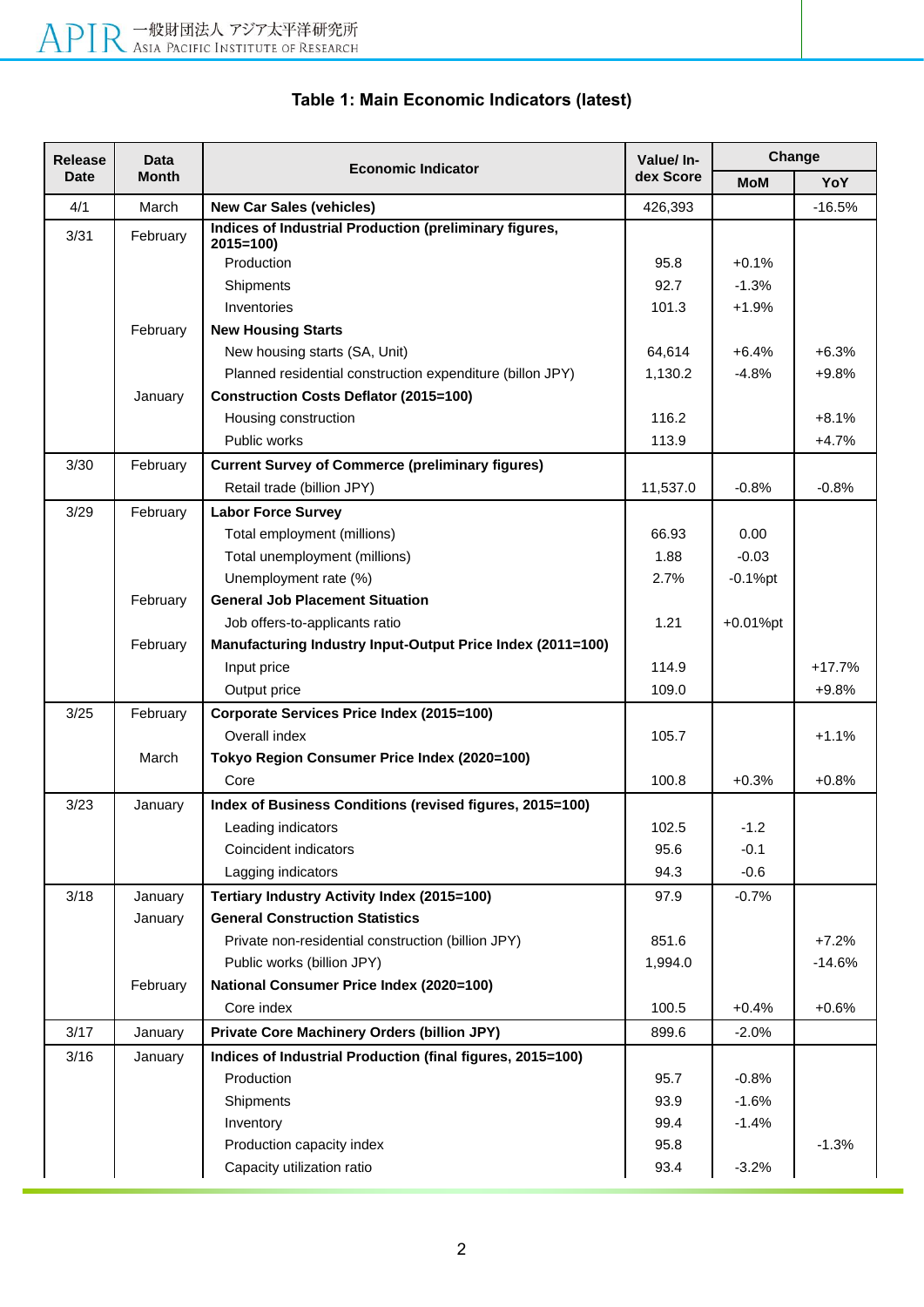# APIR 一般財団法人 アジア太平洋研究所

|      | February | <b>Trade Statistics (customs clearance level)</b>                                 |            |          |            |
|------|----------|-----------------------------------------------------------------------------------|------------|----------|------------|
|      |          | Trade balance (billion JPY)                                                       | $-668.3$   | $+32.8%$ | $-844.2$   |
|      |          | Exports (billion JPY)                                                             | 7,190.1    | $-0.5%$  | $+19.1%$   |
|      |          | Imports (billion JPY)                                                             | 7,858.3    | $+2.7%$  | $+34.0%$   |
| 3/15 | February | <b>Public Works Advanced Securities Statistics</b>                                |            |          |            |
|      |          | Contract amount (billion JPY)                                                     | 589.7      |          | $-9.1%$    |
|      |          | Number of contracts                                                               | 9,502      |          | $-6.7%$    |
| 3/11 | January  | <b>Family Income and Expenditure Survey</b><br>(households with 2 or more people) |            |          |            |
|      |          | Nominal consumption expenditure (JPY)                                             | 287,801    | $-0.7%$  | $+7.5%$    |
|      |          | Real consumption expenditure                                                      |            | $-1.2%$  | $+6.9%$    |
|      | January  | <b>Consumption Trend Index (2020=100)</b>                                         | 102.5      | $-0.8%$  |            |
| 3/10 | January  | Information Services Industry Sales (billion JPY)                                 | 1,068.1    |          | $+4.8%$    |
|      | February | Domestic Corporate Price Index (2015=100)                                         |            |          |            |
|      |          | <b>Corporate Price</b>                                                            | 110.7      | $+0.8%$  | $+9.3%$    |
|      |          | <b>Export Price</b>                                                               | 104.6      | $+1.2%$  | $+12.7%$   |
|      |          | <b>Import Price</b>                                                               | 122.2      | $+2.0%$  | +34.0%     |
| 3/8  | January  | <b>Monthly Labor Statistics (preliminary figures)</b>                             |            |          |            |
|      |          | Total cash salary per capita (JPY)                                                | 274,172    |          | $+0.9%$    |
|      |          | Total working hours                                                               | 128.9      |          | $+0.3%$    |
|      | January  | <b>Consumption Activity Index (2015=100)</b>                                      | 92.4       | $-2.9%$  |            |
|      | January  | Index of Business Conditions (preliminary, 2015=100)                              |            |          |            |
|      |          | Leading indicators                                                                | 103.7      | $-1.0$   |            |
|      |          | Coincident indicators                                                             | 94.3       | $-0.5$   |            |
|      |          | Lagging indicators                                                                | 93.1       | $-1.6$   |            |
|      | February | <b>Economy Watchers Survey</b>                                                    |            |          |            |
|      |          | <b>Current Conditions Diffusion Index</b>                                         | 37.7       | $-0.2$   |            |
|      |          | <b>Future Conditions Diffusion Index</b>                                          | 44.4       | $+1.9$   |            |
|      | January  | <b>Balance of Payments</b>                                                        |            |          |            |
|      |          | Current account (billion JPY)                                                     | $-1,188.7$ | $-76.4%$ | $-1.695.0$ |
|      |          | Exports (billion JPY)                                                             | 6,562.0    | $+2.3%$  | $+15.2%$   |
|      |          | Imports (billion JPY)                                                             | 8,166.3    | $+2.4%$  | +39.9%     |
| 3/4  | December | <b>Synthetic Consumption Index (2015=100)</b>                                     | 98.0       | $+0.4%$  |            |
| 3/3  | February | <b>Consumer Confidence Index (SA)</b>                                             | 35.3       | $-1.4$   |            |
| 3/2  | February | Food Buffer Stock (billion JPY)                                                   | $+17.7$    |          | $-1.1$     |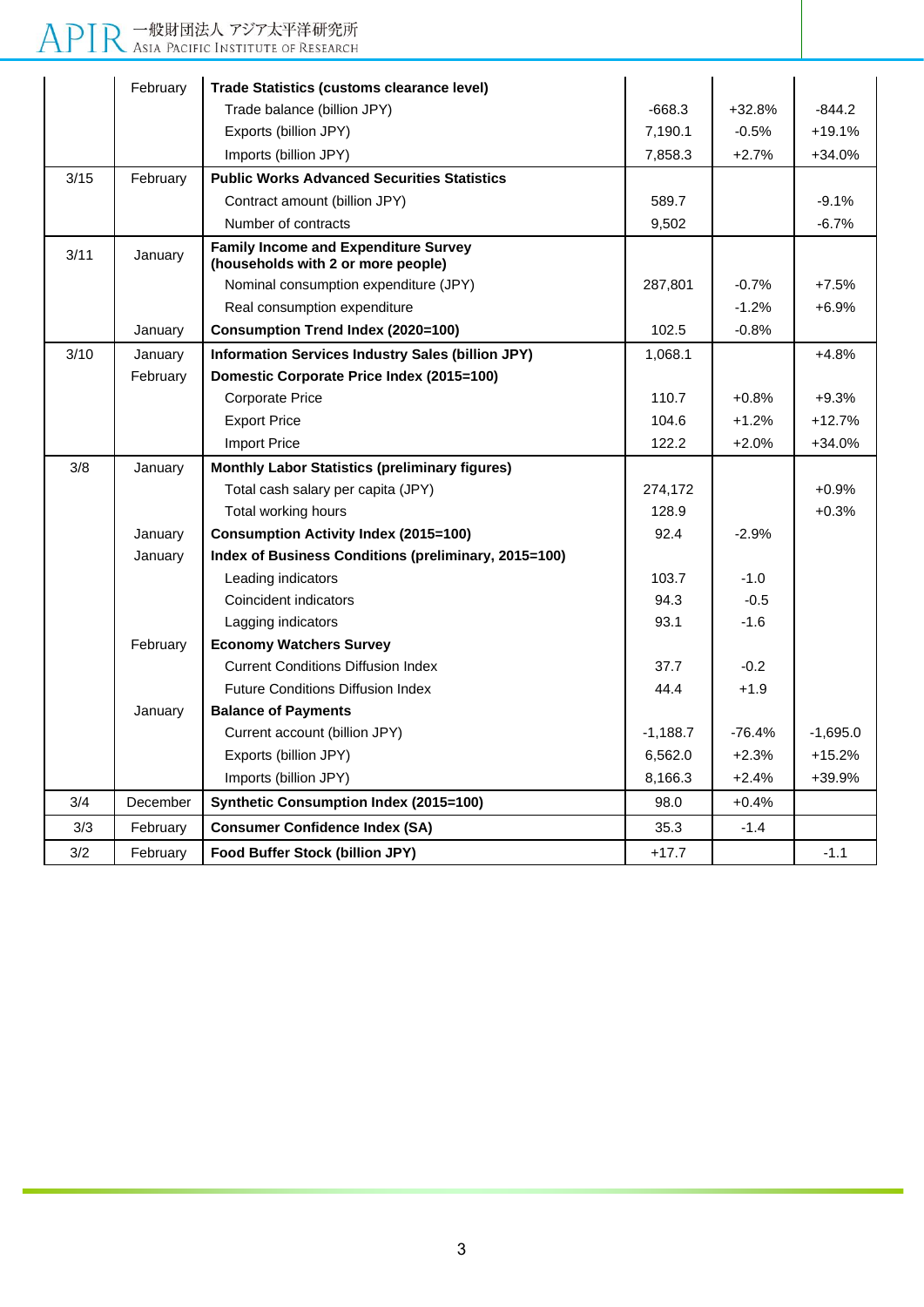|                  | Real GDP        |                                 | Real GDP                 |         | Deflator |         |                     | Real GDP                 |         | Deflator |     |                     | Real GDP                 |         | Deflator |        |
|------------------|-----------------|---------------------------------|--------------------------|---------|----------|---------|---------------------|--------------------------|---------|----------|-----|---------------------|--------------------------|---------|----------|--------|
| Forecast<br>date | side            | Expenditure Expenditure<br>side | Production<br>side (PCA) | Average | GDP      | PCE     | Expenditure<br>side | Production<br>side (PCA) | Average | GDP      | PCE | Expenditure<br>side | Production<br>side (PCA) | Average | GDP      | PCE    |
|                  | 2021Q3          |                                 |                          | 2021Q4  |          |         |                     |                          | 2022Q1  |          |     |                     |                          | 2022Q2  |          |        |
|                  | <b>SAAR (%)</b> |                                 | SAAR (%)                 |         | QoQ (%)  |         |                     | <b>SAAR (%)</b>          |         | QoQ(%)   |     |                     | <b>SAAR (%)</b>          |         | QoQ(%)   |        |
| 11/16            |                 | 6.3                             | 7.1                      | 6.7     | $-0.5$   | $-0.2$  | 1.2                 | 3.6                      | 2.4     | 0.4      | 0.5 |                     |                          |         |          |        |
| 11/22            |                 | 6.4                             | 6.1                      | 6.2     | $-0.5$   | $-0.3$  | 0.3                 | 3.5                      | 1.9     | 0.4      | 0.5 |                     |                          |         |          |        |
| 11/29            |                 | 6.4                             | 6.1                      | 6.3     | $-0.5$   | $-0.3$  | 0.3                 | 3.5                      | 1.9     | 0.4      | 0.5 |                     |                          |         |          |        |
| 12/06            |                 | 6.9                             | 6.8                      | 6.8     | $-0.5$   | $-0.3$  | 0.6                 | 2.2                      | 1.4     | 0.4      | 0.5 |                     |                          |         |          |        |
| 12/08            | $-3.6*$         |                                 |                          |         |          |         |                     |                          |         |          |     |                     |                          |         |          |        |
| 12/13            |                 | 6.4                             | 5.0                      | 5.7     | $-0.9$   | $-0.4$  | 2.4                 | 2.5                      | 2.4     | $-0.1$   | 0.4 |                     |                          |         |          |        |
| 12/20            |                 | 6.9                             | 6.1                      | 6.5     | $-0.9$   | $-0.4$  | 5.3                 | 2.9                      | 4.1     | $-0.1$   | 0.4 |                     |                          |         |          |        |
| 12/27            |                 | 6.7                             | 5.6                      | 6.1     | $-0.7$   | $-0.1$  | 5.2                 | 2.6                      | 3.9     | $-0.0$   | 0.5 |                     |                          |         |          |        |
| 1/03             |                 | 7.7                             | 7.0                      | 7.4     | $-0.7$   | $-0.1$  | 5.1                 | 2.9                      | 4.0     | 0.0      | 0.5 |                     |                          |         |          |        |
| 1/10             |                 | 7.7                             | 7.4                      | 7.5     | $-0.7$   | $-0.1$  | 5.3                 | 4.1                      | 4.7     | 0.0      | 0.5 |                     |                          |         |          |        |
| 1/17             |                 | 7.9                             | 7.4                      | 7.6     | $-0.7$   | $-0.1$  | 5.4                 | 4.3                      | 4.9     | 0.5      | 0.5 |                     |                          |         |          |        |
| 1/24             |                 | $7.5\,$                         | 7.6                      | 7.5     | $-0.7$   | $-0.0$  | 4.3                 | 4.5                      | 4.4     | 0.5      | 0.5 |                     |                          |         |          |        |
| 1/31             |                 | 7.4                             | 7.6                      | 7.5     | $-0.7$   | $-0.0$  | 4.3                 | 4.4                      | 4.4     | 0.5      | 0.5 |                     |                          |         |          |        |
| 2/09             |                 | 6.5                             | 6.7                      | 6.6     | $-0.6$   | $-0.0$  | 2.8                 | 3.8                      | 3.3     | 0.5      | 0.5 |                     |                          |         |          |        |
| 2/15             |                 | 5.4                             |                          |         | $-0.8$   | $-0.5$  |                     |                          |         |          |     |                     |                          |         |          |        |
| 2/16             |                 |                                 |                          |         |          |         | 0.7                 | 1.1                      | 0.9     | 0.7      | 0.6 | 2.3                 | 0.0                      | 1.2     | $-0.1$   | $-0.8$ |
| 2/21             |                 |                                 |                          |         |          |         | $-2.2$              | $-0.8$                   | $-1.5$  | 0.4      | 0.2 | 2.6                 | 0.2                      | 1.4     | $-0.1$   | $-0.8$ |
| 2/28             |                 |                                 |                          |         |          |         | $-2.3$              | $-0.8$                   | $-1.5$  | 0.4      | 0.2 | 2.5                 | 0.2                      | 1.4     | $-0.1$   | $-0.8$ |
| 3/07             |                 |                                 |                          |         |          |         | $-3.7$              | $-0.7$                   | $-2.2$  | 0.4      | 0.2 | 3.2                 | 0.7                      | 2.0     | $-0.1$   | $-0.8$ |
| 3/09             |                 | $4.6*$                          |                          |         | $-0.8*$  | $-0.5'$ |                     |                          |         |          |     |                     |                          |         |          |        |
| 3/14             |                 |                                 |                          |         |          |         | $-5.6$              | $-2.7$                   | $-4.2$  | 0.2      | 0.2 | 2.7                 | 2.4                      | 2.6     | $-0.4$   | $-0.8$ |
| 3/21             |                 |                                 |                          |         |          |         | $-5.2$              | $-1.7$                   | $-3.4$  | 0.3      | 0.5 | 3.5                 | 2.6                      | 3.1     | $-0.3$   | $-0.6$ |
| 3/28             |                 |                                 |                          |         |          |         | $-5.2$              | $-1.7$                   | $-3.4$  | 0.3      | 0.5 | 3.5                 | 2.6                      | 3.1     | $-0.3$   | $-0.6$ |
| 4/04             |                 |                                 |                          |         |          |         | $-5.0$              | $-1.8$                   | $-3.4$  | 0.3      | 0.5 | 2.9                 | 3.3                      | 3.1     | $-0.3$   | $-0.6$ |

# **Table 2: CQM Forecast: GDP Tracking**

Note: Underlined figures are 1st preliminary estimates, and figures marked by \* are 2nd preliminary estimates.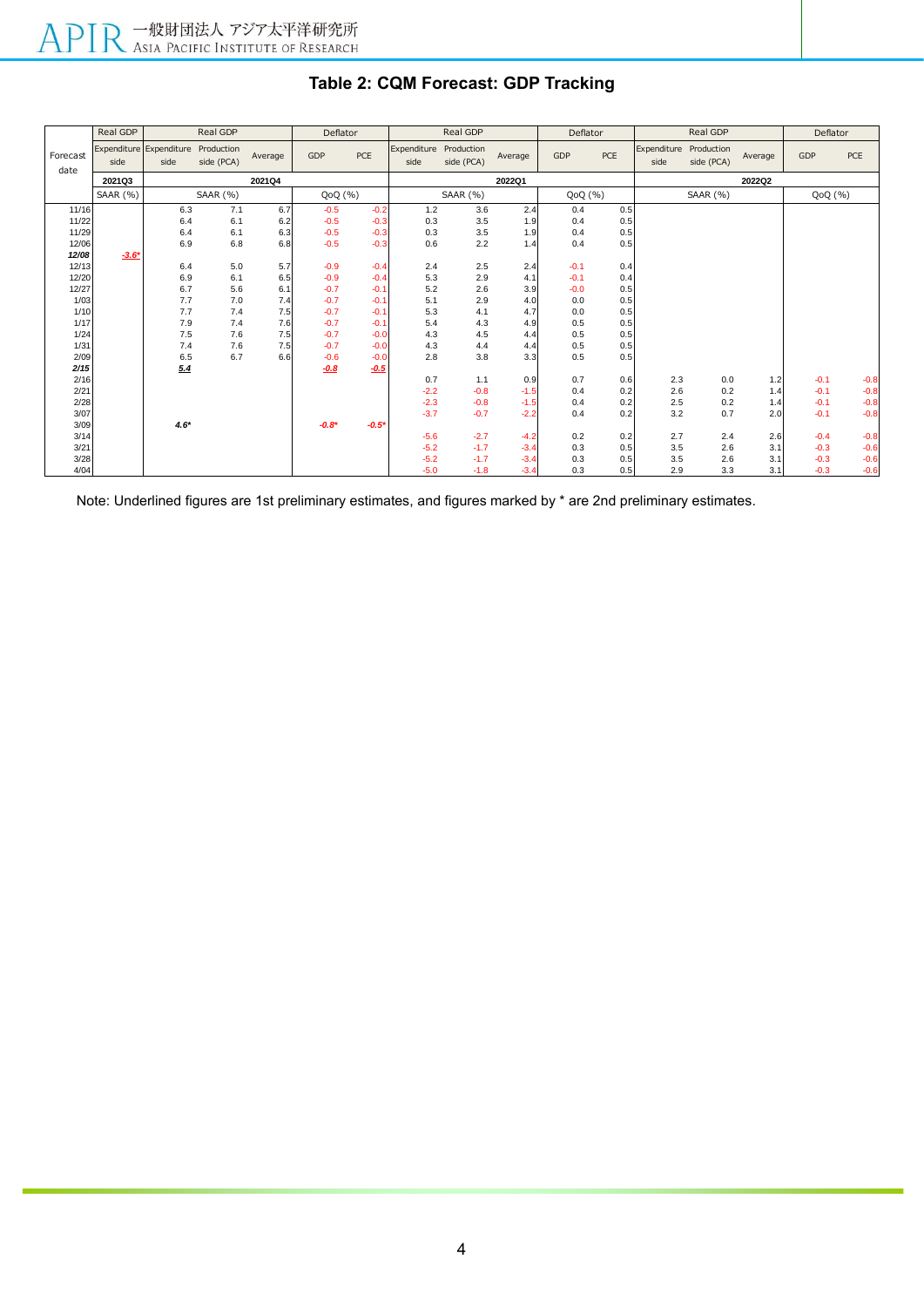## **Table 3-1: Gross Domestic Product at Chained 2015 Price: Y Billion**

| Quarterly                        |         |         |              | Forecast |         | CY       |         | FY                                                                                     |         |
|----------------------------------|---------|---------|--------------|----------|---------|----------|---------|----------------------------------------------------------------------------------------|---------|
|                                  | 2021Q2  | 2021Q3  | 2021Q4       | 2022Q1   | 2022Q2  | 2020     | 2021    | 2020                                                                                   | 2021    |
| <b>GDP/GDE</b>                   |         |         |              |          |         |          |         |                                                                                        |         |
| <b>Gross Domestic Products</b>   | 537,992 | 534,176 | 540,211      | 533,366  | 537,188 | 528,231  | 536,792 | 525,767                                                                                | 536,436 |
| Private Consumption              | 289,059 | 286,247 | 293,173      | 288,779  | 290,765 | 285,206  | 288,995 | 283,011                                                                                | 289,315 |
| Residential Investment           | 18,917  | 18,611  | 18,431       | 18,444   | 18,587  | 19,016   | 18,664  | 18,823                                                                                 | 18,601  |
| Nonresidential Investment        | 86,268  | 84,189  | 84,476       | 84,131   | 84,603  | 85,389   | 84,794  | 83,942                                                                                 | 84,766  |
| Change in Private Inventory      | $-178$  | 330     | $-412$       | 1,716    | 850     | 651      | $-147$  | 452                                                                                    | 364     |
| Government Consumption           | 115,084 | 116,362 | 115,954      | 116,206  | 116,716 | 113,042  | 115,422 | 113,765                                                                                | 115,901 |
| Public Investment                | 28,515  | 27,649  | 26,595       | 25,489   | 25,526  | 29,126   | 28,060  | 29,528                                                                                 | 27,062  |
| Change in Public Inventory       | $-20$   | -64     | $\mathbf{1}$ | 8        | $-7$    | $-24$    | -29     | $-32$                                                                                  | $-19$   |
| Net Exports                      | 393     | 1,078   | 2,406        | $-993$   | 563     | $-4,491$ | 1,211   | $-4,049$                                                                               | 721     |
| Exports of Goods & Services      | 103,044 | 102,744 | 103,701      | 105,778  | 107,556 | 91,666   | 102,336 | 91,918                                                                                 | 103,817 |
| Imports of Goods & Services      | 102,651 | 101,666 | 101,295      | 106,771  | 106,993 | 96,158   | 101,125 | 95,967                                                                                 | 103,096 |
| <b>Gross National Income</b>     | 556,978 | 548,260 | 551,398      | 541,201  | 545,187 | 550,532  | 553,003 | 548,242                                                                                | 549,460 |
| Memo:                            |         |         |              |          |         |          |         |                                                                                        |         |
| <b>Total Demand</b>              | 640,643 | 635,843 | 641,505      | 640,137  | 644,182 | 624,389  | 637,917 | 621,734                                                                                | 639,532 |
|                                  |         |         |              |          |         |          |         |                                                                                        |         |
|                                  |         |         |              |          |         |          |         | Upper Row: % change from the previous quarter Low er Row: % change from a year earlier |         |
| <b>Gross Domestic Products</b>   | 0.6     | $-0.7$  | 1.1          | $-1.3$   | 0.7     |          |         |                                                                                        |         |
| <b>SAAR</b>                      | 2.4     | $-2.8$  | 4.6          | $-5.0$   | 2.9     |          |         |                                                                                        |         |
| % Change Year Ago                | 7.3     | 1.2     | 0.4          | $-0.3$   | $-0.1$  | $-4.5$   | 1.6     | $-4.5$                                                                                 | 2.0     |
| <b>Private Consumption</b>       | 0.7     | $-1.0$  | 2.4          | $-1.5$   | 0.7     |          |         |                                                                                        |         |
| % Change Year Ago                | 6.9     | 0.5     | 1.3          | 0.6      | 0.6     | $-5.2$   | 1.3     | $-5.4$                                                                                 | 2.2     |
| Residential Investment           | 1.0     | $-1.6$  | $-1.0$       | 0.1      | 0.8     |          |         |                                                                                        |         |
| % Change Year Ago                | $-2.9$  | 0.2     | $-0.7$       | $-1.5$   | $-1.7$  | $-7.9$   | $-1.9$  | $-7.8$                                                                                 | $-1.2$  |
| Nonresidential Investment        | 2.0     | $-2.4$  | 0.3          | $-0.4$   | 0.6     |          |         |                                                                                        |         |
| % Change Year Ago                | 3.2     | 1.1     | 0.3          | $-0.5$   | $-1.9$  | $-6.5$   | $-0.7$  | $-7.5$                                                                                 | 1.0     |
| Government Consumption           | 0.7     | 1.1     | $-0.4$       | 0.2      | 0.4     |          |         |                                                                                        |         |
| % Change Year Ago                | 3.0     | 2.0     | 0.9          | 1.7      | 1.4     | 2.3      | 2.1     | 2.5                                                                                    | 1.9     |
| Public Investment                | $-3.4$  | $-3.0$  | $-3.8$       | $-4.2$   | 0.1     |          |         |                                                                                        |         |
| % Change Year Ago                | $-2.0$  | $-5.9$  | $-11.4$      | $-13.7$  | $-10.5$ | 3.9      | $-3.7$  | 5.2                                                                                    | $-8.4$  |
| Exports of Goods & Services      | 3.1     | $-0.3$  | 0.9          | 2.0      | 1.7     |          |         |                                                                                        |         |
| % Change Year Ago                | 26.8    | 16.3    | 6.0          | 5.8      | 4.4     | $-11.8$  | 11.6    | $-10.5$                                                                                | 12.9    |
| Imports of Goods & Services      | 3.8     | $-1.0$  | -0.4         | 5.4      | 0.2     |          |         |                                                                                        |         |
| % Change Year Ago                | 4.8     | 11.7    | 5.4          | 7.9      | 4.2     | $-7.2$   | 5.2     | $-6.7$                                                                                 | 7.4     |
| <b>Gross National Income</b>     | 0.2     | $-1.6$  | 0.6          | $-1.8$   | 0.7     |          |         |                                                                                        |         |
| <b>SAAR</b>                      | 0.7     | $-6.1$  | 2.3          | $-7.2$   | 3.0     |          |         |                                                                                        |         |
| % Change Year Ago                | 6.3     | $-0.3$  | $-1.8$       | $-2.7$   | $-2.1$  | $-3.9$   | 0.4     | $-3.9$                                                                                 | 0.2     |
| <b>Total Demand</b>              | 1.1     | $-0.7$  | 0.9          | $-0.2$   | 0.6     |          |         |                                                                                        |         |
| <b>SAAR</b>                      | 4.4     | $-3.0$  | 3.6          | $-0.9$   | 2.6     |          |         |                                                                                        |         |
| % Change Year Ago                | 0.0     | 9.3     | $1.2$        | 1.0      | 0.6     | $-4.9$   | 2.2     | $-4.9$                                                                                 | 2.9     |
| Contribution to GDP Grow th Rate |         |         |              |          |         |          |         |                                                                                        |         |
| Domestic Demand                  | 0.7     | $-0.8$  | 0.9          | $-0.6$   | 0.4     | $-3.7$   | 0.6     | $-3.9$                                                                                 | 1.2     |
| Private Demand                   | 0.7     | $-0.9$  | 1.2          | $-0.5$   | 0.3     | $-4.4$   | 0.4     | $-4.6$                                                                                 | 1.3     |
| Public demand                    | 0.0     | 0.1     | $-0.3$       | $-0.2$   | 0.1     | 0.7      | 0.2     | 0.8                                                                                    | $-0.1$  |
| Net Exports                      | $-0.1$  | 0.1     | 0.2          | $-0.6$   | 0.3     | $-0.8$   | $1.0\,$ | $-0.6$                                                                                 | 0.8     |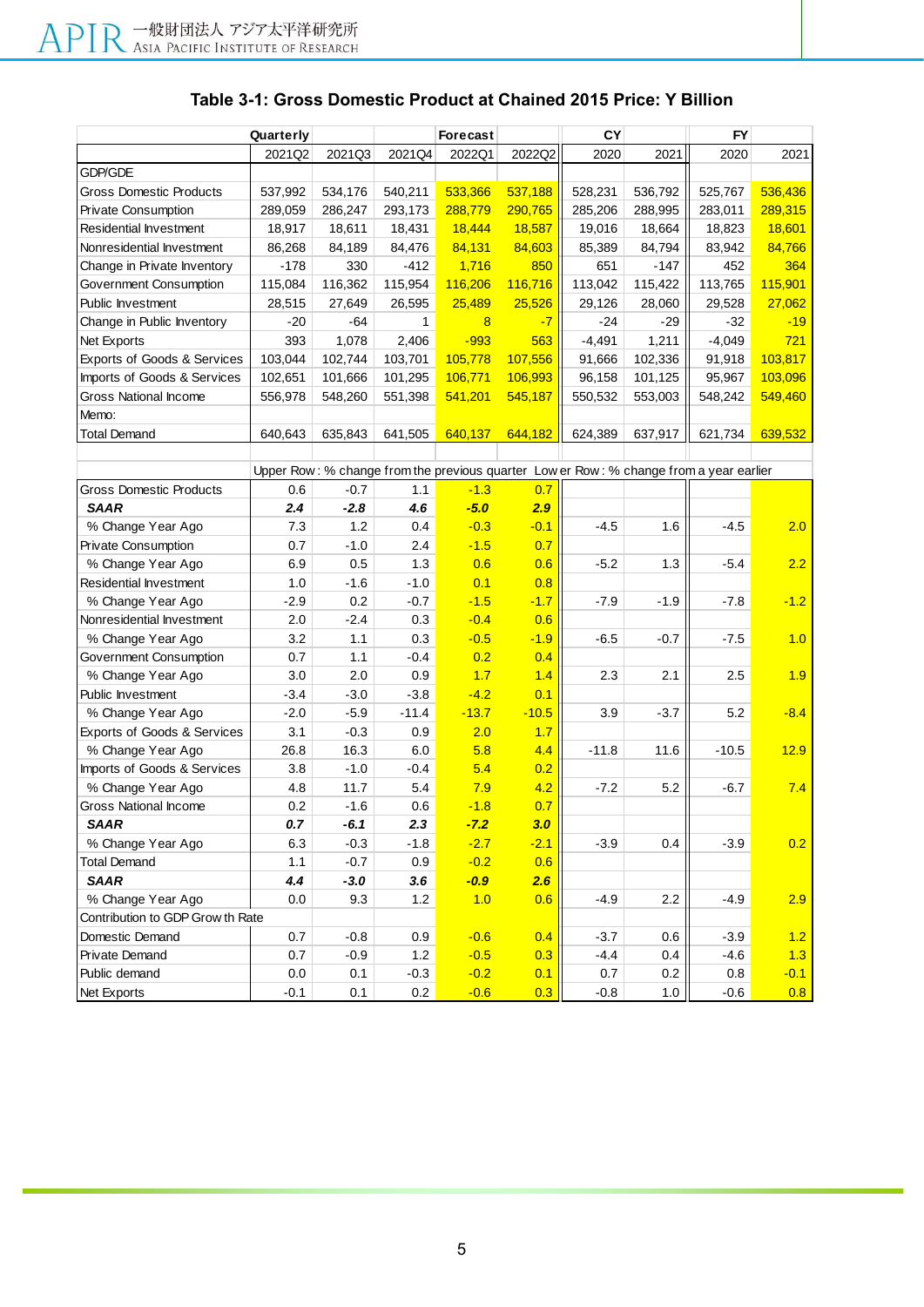| Quarterly                                                                              |          |          |          | Forecast    |           | CY       |          | <b>FY</b> |          |
|----------------------------------------------------------------------------------------|----------|----------|----------|-------------|-----------|----------|----------|-----------|----------|
|                                                                                        | 2021Q2   | 2021Q3   | 2021Q4   | 2022Q1      | 2022Q2    | 2020     | 2021     | 2020      | 2021     |
| GDP/GDE                                                                                |          |          |          |             |           |          |          |           |          |
| <b>Gross Domestic Products</b>                                                         | 544,693  | 538,923  | 540,745  | 535,447     | 537,407   | 538,155  | 541,903  | 535,546   | 539,952  |
| <b>Private Consumption</b>                                                             | 291,899  | 289,524  | 295,165  | 292,157     | 292,325   | 289,499  | 292,038  | 286,978   | 292,186  |
| <b>Residential Investment</b>                                                          | 20,553   | 20,888   | 21,091   | 21,482      | 21,647    | 20,021   | 20,617   | 19,832    | 21,003   |
| Nonresidential Investment                                                              | 87,863   | 86,343   | 87,218   | 87,641      | 88,761    | 86,027   | 86,598   | 84,496    | 87,266   |
| Change in Private Inventory                                                            | $-470$   | $-150$   | $-746$   | 1,244       | 629       | 289      | $-472$   | 70        | $-30$    |
| Government Consumption                                                                 | 115,644  | 117,732  | 116,658  | 117,308     | 117,349   | 113,185  | 116,151  | 113,706   | 116,836  |
| Public Investment                                                                      | 30,348   | 29,720   | 28,903   | 27,815      | 27,730    | 30,449   | 30,006   | 30,911    | 29,196   |
| Change in Public Inventory                                                             | $-24$    | $-126$   | $-3$     | $-18$       | $-30$     | $-15$    | -49      | -28       | $-43$    |
| Net Exports                                                                            | $-1,119$ | $-5,007$ | $-7,541$ | $-12,183$   | $-11,004$ | $-1,300$ | $-2,987$ | $-419$    | $-6,463$ |
| Exports of Goods & Services                                                            | 99,496   | 101,076  | 105,085  | 108,463     | 111,063   | 83,729   | 99,797   | 84,125    | 103,530  |
| Imports of Goods & Services                                                            | 100,615  | 106,082  | 112,626  | 120,645     | 122,067   | 85,029   | 102,784  | 84,544    | 109,992  |
| <b>Gross National Income</b>                                                           | 565,331  | 559,342  | 562,181  | 554,311     | 556,778   | 557,672  | 562,452  | 554,703   | 560,291  |
| Memo:                                                                                  |          |          |          |             |           |          |          |           |          |
| <b>Total Demand</b>                                                                    | 645,308  | 645,006  | 653,371  | 656,092     | 659,474   | 623,185  | 644,687  | 620,090   | 649,944  |
| Compensation of Employee                                                               | 288,352  | 288,141  | 287,116  | 289,715     | 288,579   | 283,352  | 288,104  | 283,664   | 288,331  |
|                                                                                        |          |          |          |             |           |          |          |           |          |
| Upper Row: % change from the previous quarter Low er Row: % change from a year earlier |          |          |          |             |           |          |          |           |          |
| <b>Gross Domestic Products</b>                                                         | 0.2      | $-1.1$   | 0.3      | $-1.0$      | 0.4       |          |          |           |          |
| <b>SAAR</b>                                                                            | 0.8      | $-4.2$   | 1.4      | $-3.9$      | 1.5       |          |          |           |          |
| % Change Year Ago                                                                      | 6.3      | 0.0      | $-1.0$   | $-1.5$      | $-1.3$    | $-3.6$   | 0.7      | $-3.9$    | 0.8      |
| Private Consumption                                                                    | 0.3      | $-0.8$   | 1.9      | $-1.0$      | 0.1       |          |          |           |          |
| % Change Year Ago                                                                      | 6.1      | 0.0      | 1.1      | 0.4         | 0.1       | $-5.0$   | 0.9      | $-5.5$    | 1.8      |
| Residential Investment                                                                 | 3.3      | 1.6      | 1.0      | 1.9         | 0.8       |          |          |           |          |
| % Change Year Ago                                                                      | 0.4      | 6.9      | 8.3      | 7.9         | 5.3       | $-6.9$   | 3.0      | $-7.3$    | 5.9      |
| Nonresidential Investment                                                              | 2.9      | $-1.7$   | 1.0      | 0.5         | 1.3       |          |          |           |          |
| % Change Year Ago                                                                      | 4.6      | 3.1      | 3.1      | 2.6         | 1.0       | $-6.7$   | 0.7      | $-7.9$    | 3.3      |
| Government Consumption                                                                 | 1.0      | 1.8      | $-0.9$   | 0.6         | 0.0       |          |          |           |          |
| % Change Year Ago                                                                      | 3.6      | 2.9      | 2.0      | 2.4         | 1.5       | 1.7      | 2.6      | 1.7       | 2.8      |
| Public Investment                                                                      | $-2.4$   | $-2.1$   | $-2.7$   | $-3.8$      | $-0.3$    |          |          |           |          |
| % Change Year Ago                                                                      | 0.2      | $-3.3$   | $-7.8$   | $-10.5$     | $-8.6$    | 4.7      | $-1.5$   | 5.5       | $-5.5$   |
| <b>Exports of Goods &amp; Services</b>                                                 | 6.3      | 1.6      | 4.0      | 3.2         | 2.4       |          |          |           |          |
| % Change Year Ago                                                                      | 36.6     | 25.4     | 17.9     | 15.8        | 11.6      | $-14.1$  | 19.2     | $-12.1$   | 23.1     |
| Imports of Goods & Services                                                            | 9.7      | 5.4      | 6.2      | 7.1         | 1.2       |          |          |           |          |
| % Change Year Ago                                                                      | 20.7     | 33.3     | 34.5     | 31.5        | 21.3      | $-14.2$  | 20.9     | $-13.4$   | 30.1     |
| Gross National Income                                                                  | 0.3      | $-1.1$   | 0.5      | <u>-1.4</u> | 0.4       |          |          |           |          |
| <b>SAAR</b>                                                                            | 1.2      | $-4.2$   | 2.0      | $-5.5$      | 1.8       |          |          |           |          |
| % Change Year Ago                                                                      | 6.6      | 0.4      | $-0.7$   | $-1.7$      | $-1.5$    | $-3.9$   | 0.9      | $-4.2$    | 1.0      |
| Memo:                                                                                  |          |          |          |             |           |          |          |           |          |
| <b>Total Demand</b>                                                                    | 1.6      | 0.0      | 1.3      | 0.4         | 0.5       |          |          |           |          |
| <b>SAAR</b>                                                                            | 6.5      | $-0.2$   | 5.3      | 1.7         | 2.1       |          |          |           |          |
| % Change Year Ago                                                                      | 0.0      | 17.3     | 3.7      | 3.3         | 2.2       | 0.0      | $-5.2$   | 0.0       | $-5.3$   |
| Compensation of Employee                                                               | $-0.4$   | $-0.1$   | $-0.4$   | 0.9         | $-0.4$    |          |          |           |          |
| % Change Year Ago                                                                      | 2.9      | 2.3      | 1.1      | 0.1         | 0.1       | $-1.2$   | 1.7      | $-1.5$    | 1.6      |

## **Table 3-2: Gross Domestic Product at Current Prices: Y Billion**